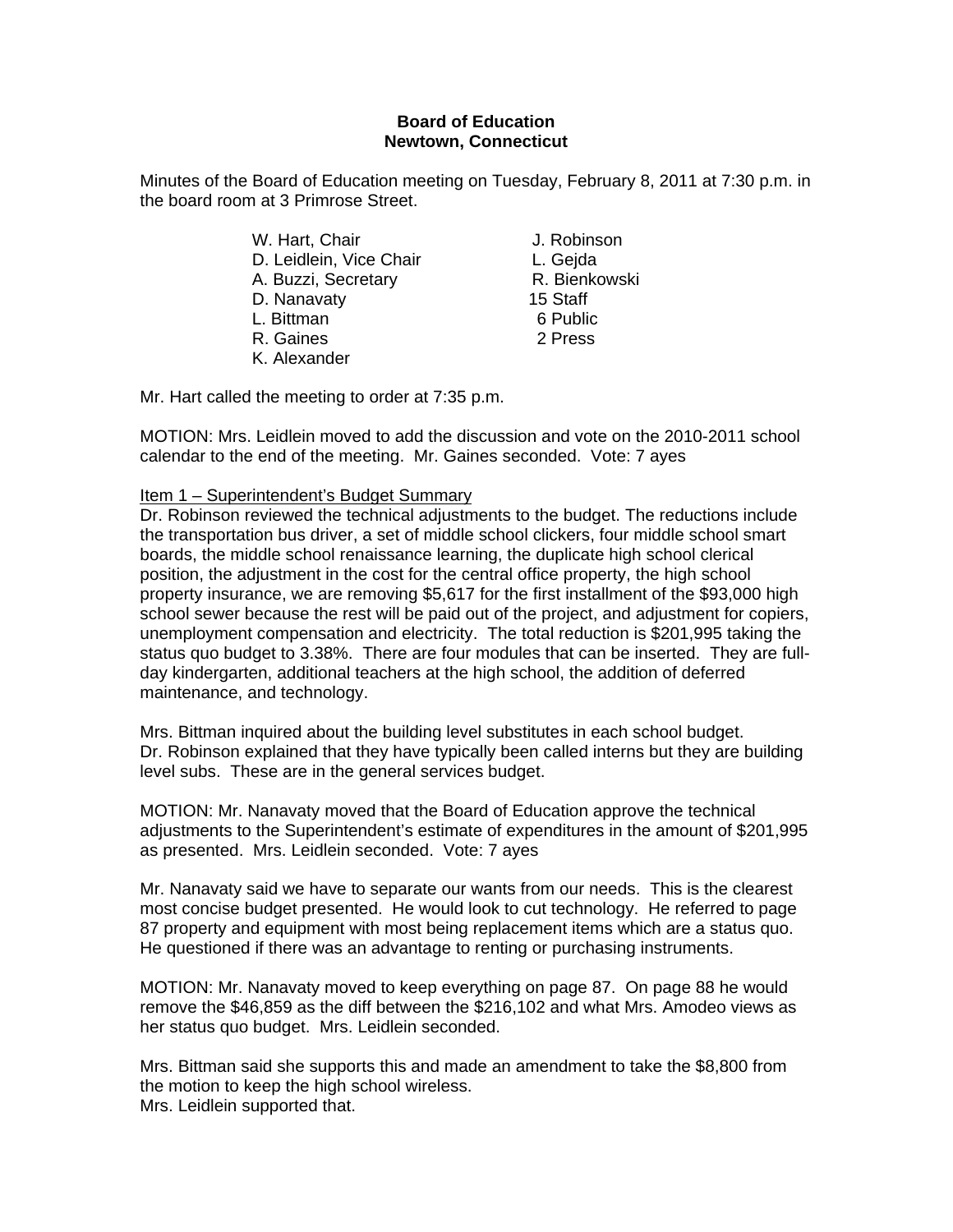Board of Education **-2-** February 8, 2011

Dr. Robinson asked the Board to give a dollar amount for the technology reductions so Mrs. Amodeo and the principals can determine the highest priority items. Picking up the wireless is important. The VOIP system is updating the phones systems for one school each year. She urged the Board to consider these as high priorities.

Mr. Nanavaty amended his motion to reduce the amount to \$40,000. Mrs. Leidlein seconded. Vote: 7 ayes

Mr. Nanavaty asked about the maintenance vehicle. Mr. Faiella said the purchase could wait a year or so.

MOTION: Mr. Nanavaty moved to remove the maintenance vehicle for \$40,000. Mrs. Leidlein seconded. Mr. Hart asked to see the plan for vehicle rotation.

Vote: 7 ayes

Mr. Hart suggested taking 37,000 gallons out of the oil estimate and if we could remove 7,000 gallons from Reed and 5,000 gallons from the high school.

Mr. Bienkowski said we monitor oil on a monthly basis. If we had an issue the end of the year we just wouldn't fill the tanks at that time. There should be enough to get us through.

MOTION: Mr. Buzzi moved to reduce the oil budget by \$33,635. Mr. Gaines seconded. Vote: 7 ayes

Mr. Hart began a discussion on contingency.

Mr. Buzzi was uncomfortable supporting a \$200,000 line with no specification.

Dr. Robinson said if we can maintain our emergency repairs money we could take out that contingency amount.

MOTION: Mr. Buzzi moved to remove \$200,000 from the contingency line. Mrs. Leidlein seconded.

Mr. Gaines asked what happened to the money if we didn't use it.

Dr. Robinson stated we would lose it. The law allows boards of education to put money left at the end of the year into a capital non-recurring account.

Mr. Buzzi said we can take money from other line items if we need it. We have had no discussion because it's a new concept. We should work on a policy to address contingency.

Vote: 7 ayes

Mrs. Leidlein asked about the Hawley Fund.

Mr. Bienkowski said it is a trust fund to put principal away and the school utilizes the interest for the building. We've done some projects using the fund outside of the budget. The cafeteria was put in from that money along with the weather vane.

Mrs. Leidlein said we have \$31,000 for Hawley repairs this year and wondered if the money could be used for that.

Mr. Bienkowski said we could but have to be careful not to diminish it too much.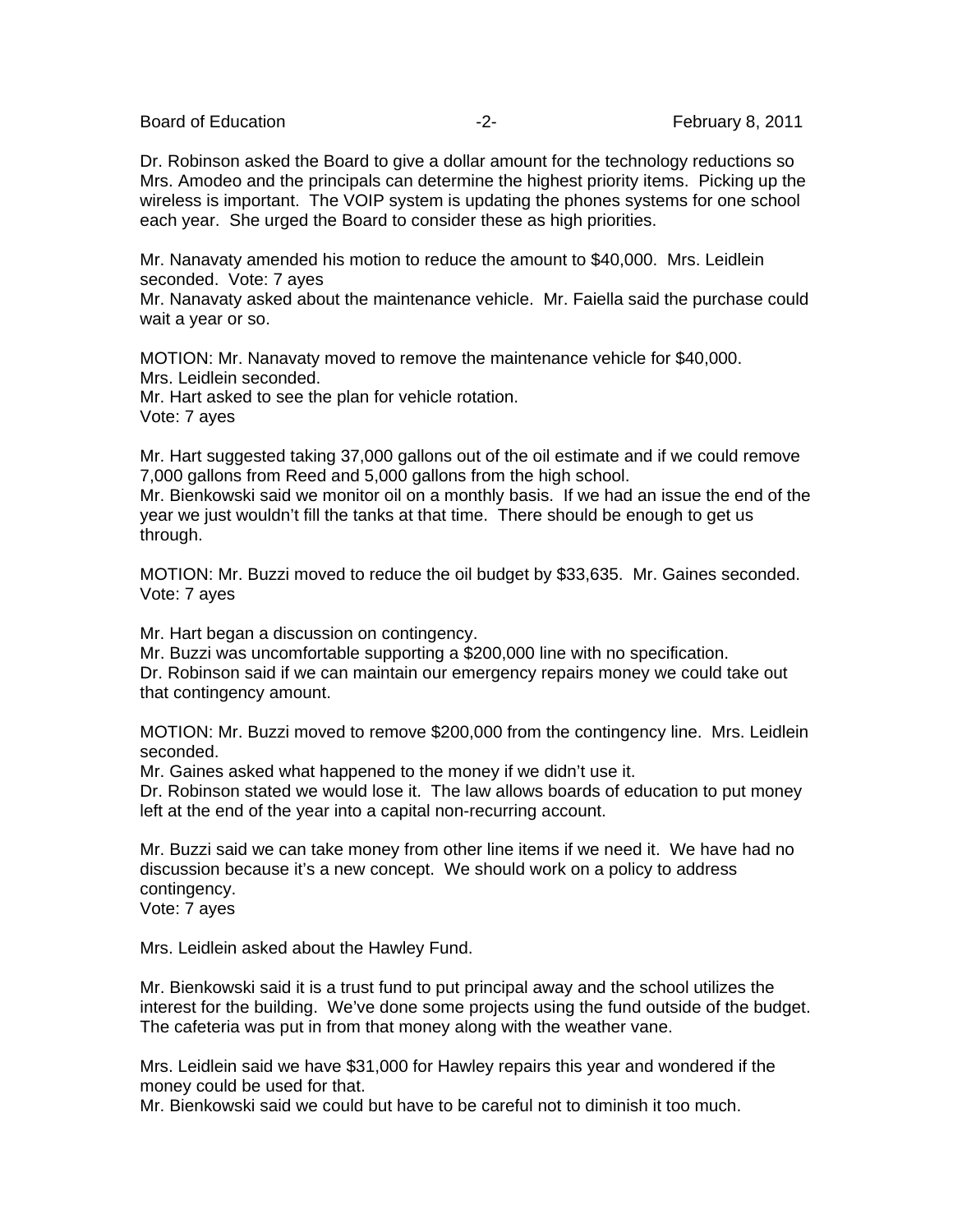Board of Education **-3-** February 8, 2011

MOTION: Mrs. Leidlein moved to remove \$20,000 from the budget to rebuild the chimney in the Hawley 48 building and use the Hawley Fund for that work. Mr. Buzzi seconded.

Mr. Faiella was asked if this work had to be done this year. He stated the steel straps have severe cracking and the chimney also needs a cap. He feels it should be done this summer but could possibly be more than \$20,000.

After a discussion Mrs. Leidlein withdrew her motion. Mr. Buzzi seconded.

MOTION: Mrs. Leidlein moved to remove \$50,000 from plant maintenance. Mr. Buzzi seconded. Vote: 7 ayes

Mrs. Leidlein asked about reducing the insurance costs.

Mr. Hart said the number we have now is based on a 4% premium increase. We are waiting to hear back from the carrier and consultant as to what the official number will be.

Mr. Buzzi asked if we had experience numbers.

Mr. Hart said they are quite good at this time.

Dr. Robinson said her number one priority was the additional staff at the high school. Mr. Nanavaty was in favor of the high school social science teacher and the assistant principal.

Mrs. Bittman recommended having a discussion on full-day kindergarten.

MOTION: Mr. Gaines moved to add full-day kindergarten at a cost of \$318.988. Mrs. Bittman seconded.

Mr. Gaines feels it is worthwhile and educationally beneficial to get to this soon. Mrs. Bittman said it has an educational benefit but she would put the high school needs over this in this fiscal year but she would like to see this as soon as possible. With the new addition and the need to address SAT scores we need to focus on the high school.

Mrs. Leidlein struggled with this decision but there are other things to take into consideration. We have a commitment to work with the Town and wait until the ad hoc facilities committee work is done before we make a decision. The increase in kindergarten diminishes over the years but money would be better spent at the high school at this time.

Mr. Buzzi agreed with Mrs. Bittman that the full-day kindergarten is not right at this time. Mr. Alexander said we have an overwhelming number of administrators and teachers who said full-day kindergarten is an educationally valuable. It is hard to ignore that.

Mr. Nanavaty supports full-day kindergarten but not this fiscal year. We spend more on transportation than any other town or city in the state because of what we pay for the owner/operator system. The savings we could see in a competitive contract would pay for full-day kindergarten and still have a surplus. There will have to be some changes in our priorities. Full-day kindergarten is an important part of education but we have a large eighth grade class going into the high school next year and we have to accommodate for that.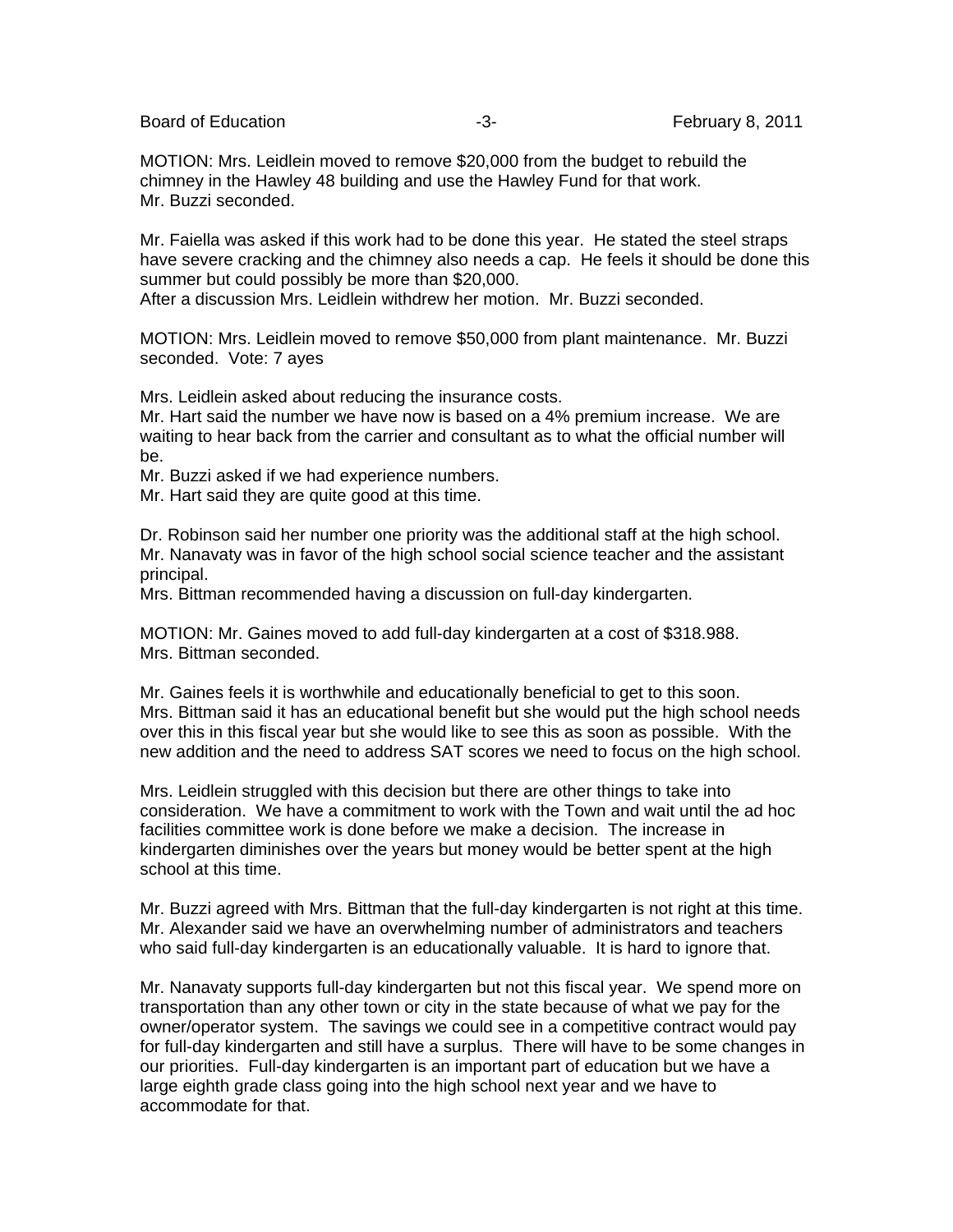Board of Education **Figure 1** February 8, 2011

Mr. Gaines said the consensus is that we would like to have it as a board but the time is not right.

Mr. Hart is in favor also but supports it for next year.

Mrs. Bittman said that by focusing on the SAT scores we are following the enrollment at the high school. We have an initiative at the lower grades to increase the CMT scores but not at the high school level due to not enough teachers. Vote: 7 nays The motion failed.

MOTION: Mrs.Leidlein moved to add a history/social science teacher at the high school for \$57,256. Mr. Nanavaty seconded. Vote: 7 ayes

MOTION: Mrs. Bittman moved to add back into the budget the assistant principal position at the high school for \$123,323. Mr. Nanavaty seconded.

Mrs. Bittman said that discipline takes a lot of their time and an additional assistant principal will allow them all to be in a better situation with the teachers and students.

Mr. Alexander was not in support of this position. He would rather spend the money on the teachers directly.

Mr. Nanavaty felt the same way but new teachers need the support of a good administration. This also helps the students.

Mr. Gaines supports the assistant principal but we would be able to have the Flex math teacher and the ELL English teacher for the same dollars. Given the scores he would prefer to address the teachers prior to the assistant principal.

Mr. Hart feels we need an assistant principal but prefers to have the entire high school package of proposed staff.

Vote: 4 ayes, 3 nays (Mr. Alexander, Mr. Gaines, Mrs. Leidlein) The motion passed.

Dr. Robinson said we have an inclusion teacher leaving and she offered to not replace that position as the work of that position has been accomplished. This was a major initiative in special education to work with teachers to have these students in the classroom. Her transition as been pretty much completed and we will not replace her.

MOTION: Mr. Nanavaty moved to remove the inclusion teacher salary of \$84,275 Mrs. Bittman seconded. Vote: 7 ayes

Mr. Hart stated we have \$150,000 in a capital non-recurring account and we should plan on using that but it cannot be used for salaries.

MOTION: Mr. Nanavaty moved to add a middle school guidance counselor. Mr. Buzzi seconded.

Mr. Nanavaty said that Mrs. Sherlock made a request five years ago. We added one at Reed last year.

Mr. Buzzi also remembered her request. It's very important for this age group. Mrs. Leidlein preferred using the money for teachers.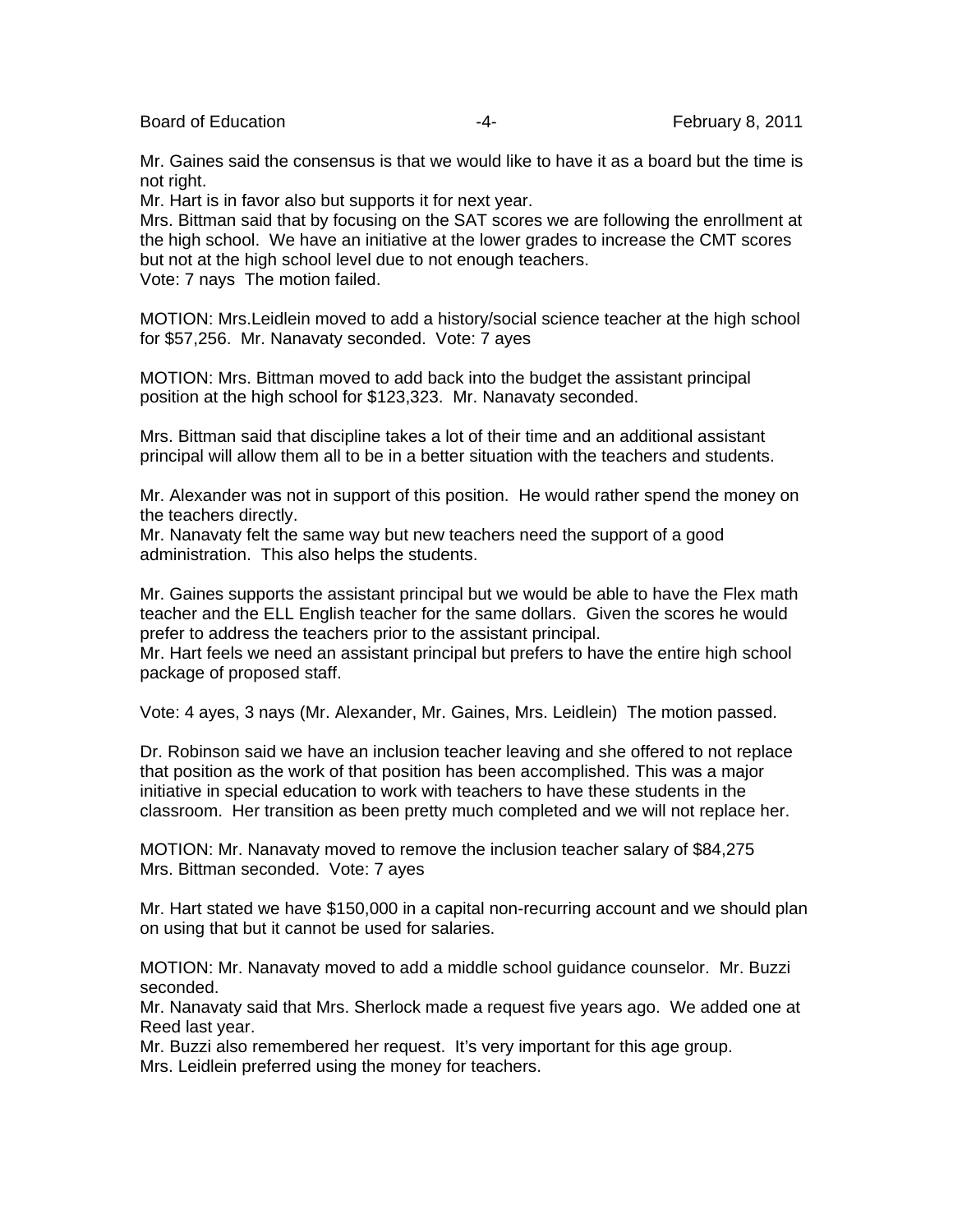Board of Education **-5-** February 8, 2011

Mrs. Bittman said the students at the high school and Reed stay with their counselors but not at the middle school. It is important we have adults follow them for both grade levels.

Dr. Robinson agreed with the compelling need for that age group.

Mr. Hart deferred to our Superintendent's opinion that the counselor position was not as important as the others at this time and would not support it.

Vote: 3 ayes, 4 nays (Mr. Alexander, Mr. Gaines, Mrs. Leidlein, Mr. Hart) The motion failed.

MOTION: Mr. Gaines moved to add the .2 Flex math teacher, the .2 ELL teacher, the secretary, the English teacher and the math teacher at the high school. Mr. Alexander seconded.

Mr. Gaines spoke about the state initiatives and that this was a worthwhile package to support.

Mr. Alexander feels ELL is something we should provide.

Mr. Hart feels we need to be sensitive to the needs of the Town. He would like to move some of our equipment items to capital account but it's not enough. We would reduce our property line by \$150,000. We would make a request to the Town to have the money put into the capital non-recurring account. It would have to be approved by the Board of Finance and Legislative Council.

Mr. Buzzi said we would reduce the line item by \$150,000 and let Mr. Faiella prioritize the items. His concern is that this is unprecedented and hoped that we could get it back. He would not support that right now.

Mr. Hart amended the motion to include reducing our property line by \$150,000 and getting that amount back from the Town to support adding these positions. Mr. Gaines accepted the amendment. Mr. Alexander seconded it. Vote: 2 ayes, 5 nays (Mrs. Bittman, Mr. Nanavaty, Mr. Buzzi, Mrs. Leidlein, Mr. Hart) The motion failed.

MOTION: Mrs. Bittman moved to add back the .2 Flex math teacher and the .2 ELL teacher at the high school. Mr. Alexander seconded. Vote: 3 ayes, 4 nays (Mr. Nanavaty, Mr. Buzzi, Mrs. Leidlein, Mr. Hart) The motion failed.

Mrs. Bittman asked if we could get answers on the \$150,000 and revisit this after the budget has been approved.

Mr. Hart said we would and would also do the Town a disservice if we don't use it for high priority items.

MOTION: Mrs. Leidlein moved that the Board of Education adopt a total operating budget in the amount of \$69,201,017 for fiscal year 2011-2012. Mr. Buzzi seconded. Vote: 7 ayes

MOTION: Mrs. Leidlein moved that the Board of Education grant permission to the Director of Business to make any minor technical adjustments and/or mathematical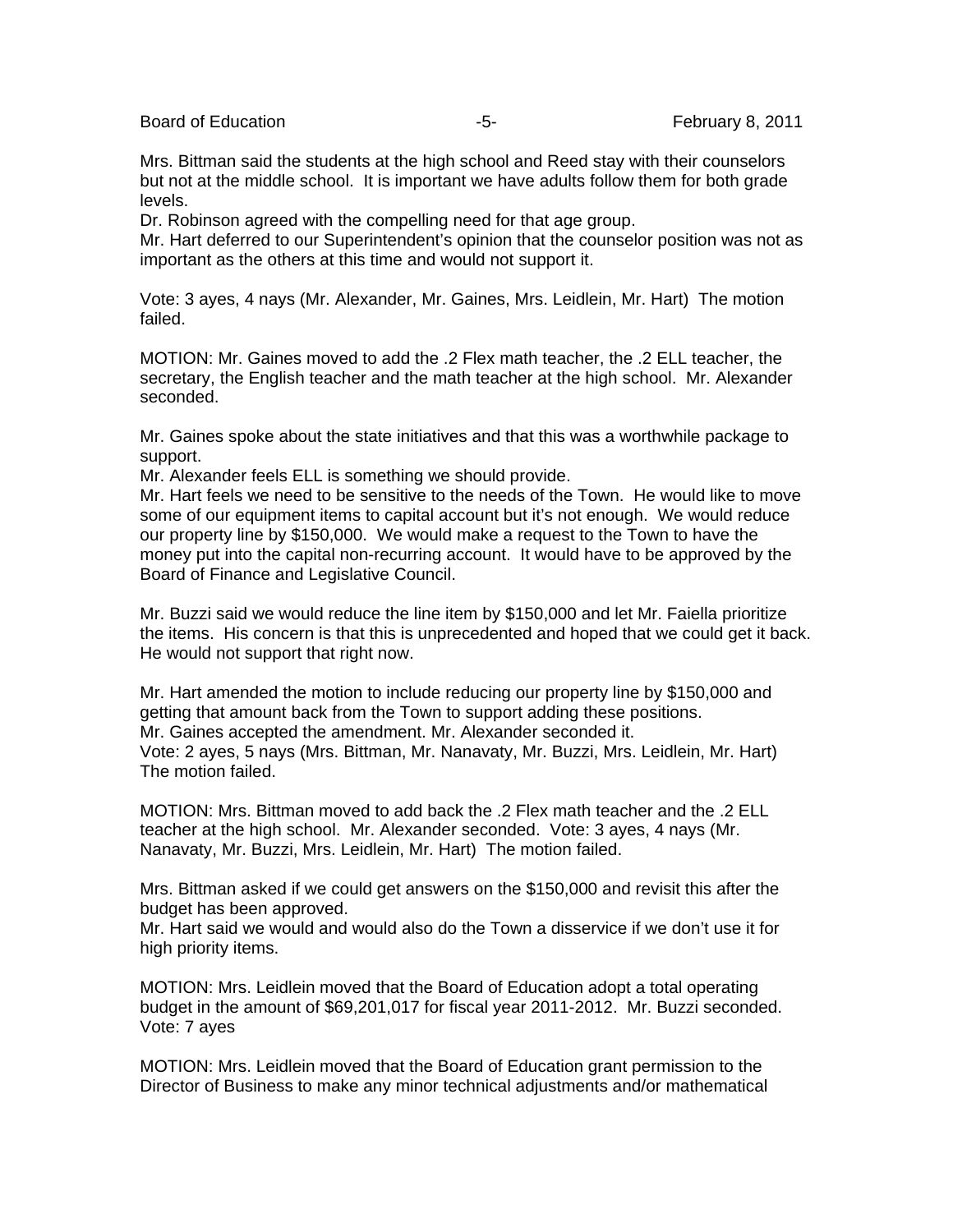corrections necessary to the 2011-2012 adopted budget as a result of these changes. Mr. Buzzi seconded. Vote: 7 ayes

## Item 3 – School Calendar

Dr. Robinson said this morning the teacher's union put out a survey to which 394 teachers responded regarding the February 18 vacation day. 75 % said they would work and 25% said they could not. For those who have reservations we have worked out an agreement. She also spoke to Floyd Dugas regarding the 180 school days. Although a grievance could be brought, we would probably prevail.

MOTION: Mrs. Bittman moved that in recognition of the extraordinary weather situation this year, we make the following modifications to the current year school calendar:

- 1. Eliminate the currently scheduled vacation day on February 18.
- 2. Direct the Superintendent to negotiate with the teacher's union to change the staff development day scheduled for April 15 to a regular school day.
- 3. If additional school closings occur, that with the previous calendar change, extend the school year beyond June 24, they will be deducted from the April 18-22 recess.
- 4. If further school closings occur after the April recess, they will be accommodated by reducing the school year from 183 days. In the unlikely event that the 180 day limit is reached, extra closing days will be accommodated by adding days starting with June 27.

Mrs. Leidlein seconded.

Mrs. Bittman feels that adding time to the end of the year is difficult for high school students because of AP exams.

Mr. Nanavaty doesn't agree with taking away February 18. There would be 97 teachers plus families who have already made arrangements.

MOTION: Mr. Nanavaty moved to eliminate # 1 to remove the February 18 vacation day. Mr. Alexander seconded.

Mr. Buzzi said that 75% coming to school is admirable. As long as we have the resources to accommodate the school he would support it.

Mr. Alexander wasn't sure if we had enough substitute teachers. It's not worth it.

Dr. Robinson is not sure how many subs would be available that day.

Mr. Hart asked what was best for the students.

Dr. Robinson said there are minimal problems having school on the April professional development day. #2 is appropriate. She has concerns with the heat in the schools. Also, many seniors will have conflicts.

Vote: 5 ayes, 2 nays (Mrs. Leidlein, Mrs. Bittman)

MOTION: Mr. Buzzi moved to amend #2 to say the Board will discuss deducting days from the April recess. Mr. Nanavaty seconded.

Mrs. Bittman said more families go away in April so the more advanced notice we give is better.